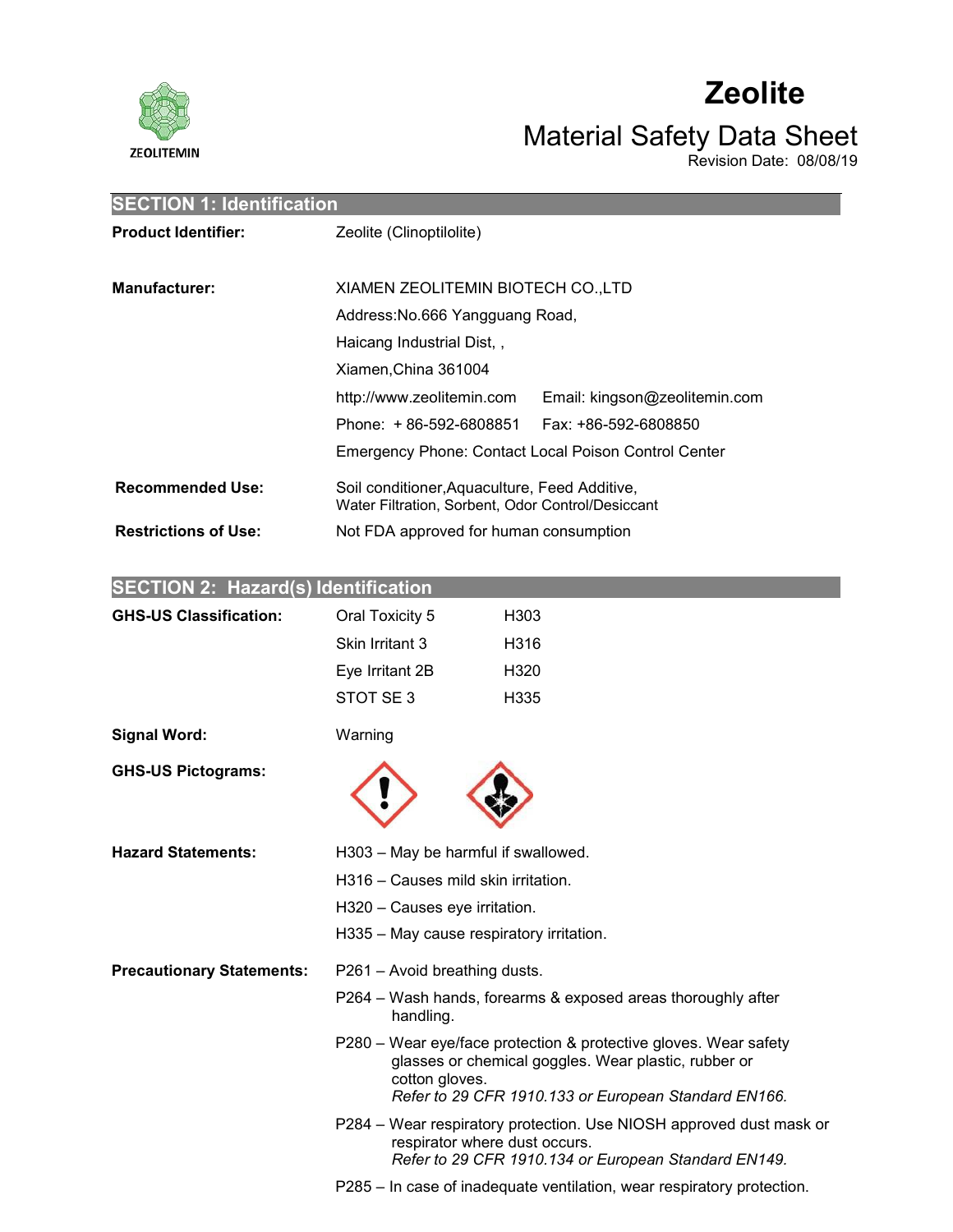|                | P301+P312 – IF SWALLOWED: Call a poison center or doctor if<br>you feel unwell.                                                                                                                                                                                                                                                                                                                                                                                                                                                |
|----------------|--------------------------------------------------------------------------------------------------------------------------------------------------------------------------------------------------------------------------------------------------------------------------------------------------------------------------------------------------------------------------------------------------------------------------------------------------------------------------------------------------------------------------------|
|                | P302+P352 – IF ON SKIN: Wash with plenty of soap and water.                                                                                                                                                                                                                                                                                                                                                                                                                                                                    |
|                | P332+P313 – If skin irritation persists, get medical advice/attention.                                                                                                                                                                                                                                                                                                                                                                                                                                                         |
|                | P304+P341 - IF INHALED: If breathing is difficult, remove victim<br>to fresh air and keep at rest in a position comfortable for<br>breathing.                                                                                                                                                                                                                                                                                                                                                                                  |
|                | P304+P312 - IF INHALED: Call a poison center or doctor if you<br>feel unwell.                                                                                                                                                                                                                                                                                                                                                                                                                                                  |
|                | P305+P351+P338 - IF IN EYES: Rinse cautiously with water for<br>several minutes. Remove contact lenses, if present and<br>easy to do. Continue rinsing.                                                                                                                                                                                                                                                                                                                                                                        |
|                | P337 + P313 – If eye irritation persists, get medical advice/attention.                                                                                                                                                                                                                                                                                                                                                                                                                                                        |
|                | P501 – Dispose of contents/container in accordance with local,<br>regional, national and international regulations.                                                                                                                                                                                                                                                                                                                                                                                                            |
| Other Hazards: | May contain greater than 0.10% free silica. Crystalline silica was not detected by<br>X-Ray Defraction Analysis, but may be present above the notification level of<br>0.10%. (Crystalline silica is considered a hazard by inhalation. During October,<br>1996, IARC reviewed the literature for polymorphs of crystalline silica and<br>determined that there is sufficient evidence in humans for the carcinogenicity of<br>inhaled crystalline silica in the form of quartz or cristobolite from occupational<br>sources.) |
|                |                                                                                                                                                                                                                                                                                                                                                                                                                                                                                                                                |

Does **not** contain asbestos or fibrous zeolite minerals.

**Unknown Acute Toxicity (GHS-US)**: No data available.

# **SECTION 3: Composition / Information on Ingredients**

| Name                                                     | <b>Product Identifier</b> | %   | <b>GHS-US Classification</b>                                        |
|----------------------------------------------------------|---------------------------|-----|---------------------------------------------------------------------|
| Hydrous Sodium Aluminosilicate<br>Natural Clinoptilolite | (CAS No.) 12173-10-3      | 100 | Oral Toxicity 5, H303<br>Skin Irrit. 3, H316<br>Eye Irrit. 2B, H320 |
|                                                          |                           |     | STOT SE 3, H335                                                     |

Full text of H-phrases: See Section 16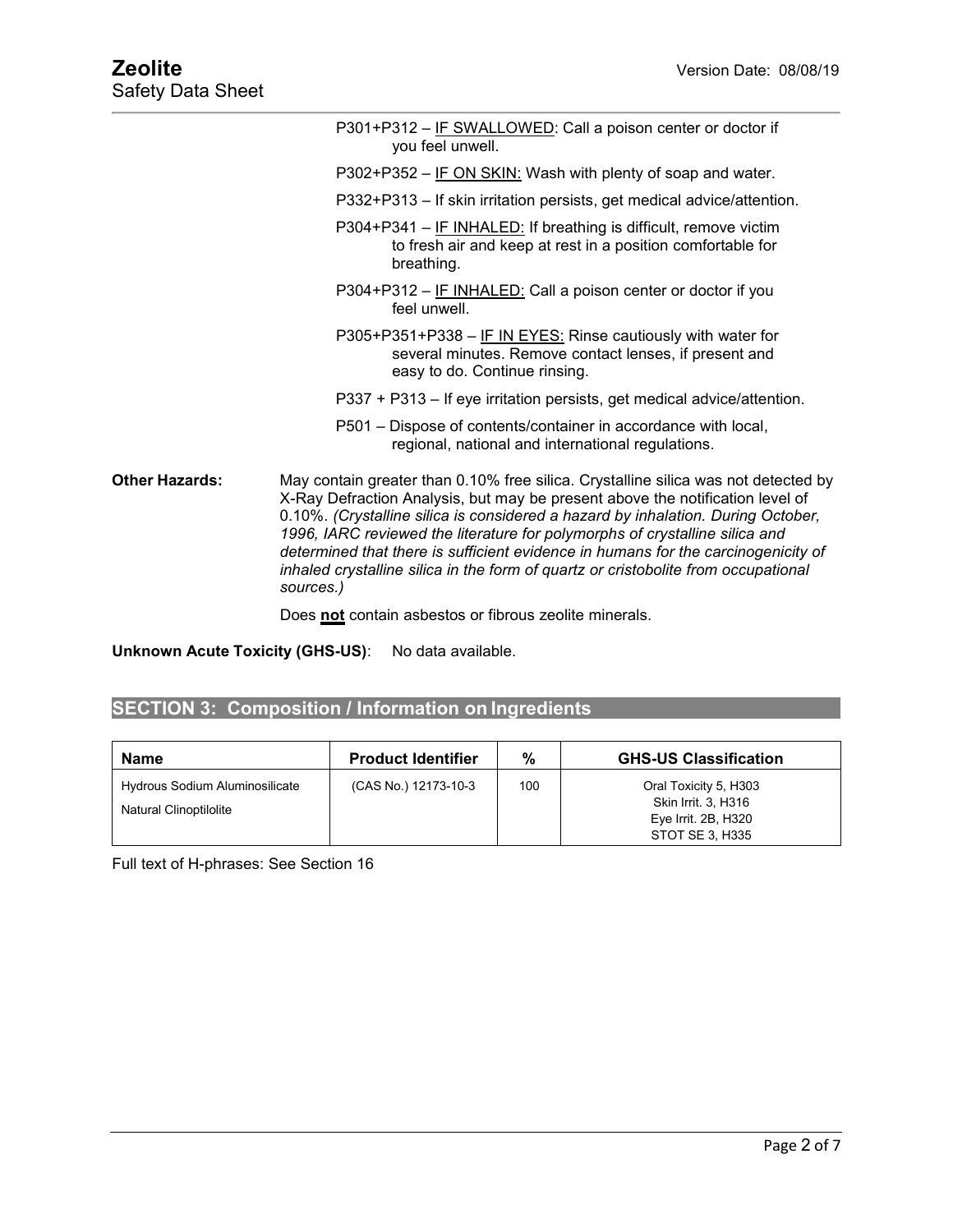# **SECTION 4: First Aid Measures**

# **Description of First Aid Measures by Route of Exposure**

- Ingestion: If ingested in large quantities, contact physician for permission to induce vomiting.
- Skin Contact: Rinse with water. Use hand moisturizer to sooth dryness. If irritation persists or worsens, seek medical attention.
- Eye Contact: Remove contact lenses. Flush eyes with water for15 minutes. If irritationpersists or worsens, seek medical attention.
- Inhalation: Move subject to fresh air. Rinse mouth & nasal passages with water. Ifirritation persists or worsens, seek medical attention.

# **Most Important Symptoms (Acute and Delayed)**

- Symptoms/Injuries after Ingestion: May cause dry cough, slight nausea.
	-
- Symptoms/Injuries after Skin Contact: Causes dry, rough skin.<br>Symptoms/Injuries after Eye Contact: Causes eye irritation, po

Causes eye irritation, potential corneal scratching.

Symptoms/Injuries after Inhalation: May cause dry cough.

# **Notes to Physicians:**

ZEOLITEMIN Natural Zeolite has no additives or materials that require special treatment. Some ZEOLITEMIN products, however, are treated to enhance their use for special applications. A separate MSDS is available from the supplier for additives to the ZEOLITEMIN Natural Zeolite.

# **SECTION 5: Fire-Fighting Measures**

General Hazards: Product is not considered flammable or combustible.

- Suitable Extinguishing Media: N/A
- Unsuitable Extinguishing Media: N/A
- Advice for Fire-Fighters: N/A

# **SECTION 6: Accidental Release Measures**

# **Personal Precautions, Protective Equipment and Emergency Procedures**

 General: No known adverse effects to the environment. Avoid breathing dust. Wear eye/face protection & protective gloves.Wear respiratory protection. Refer to Section 2 – Hazards Identification, Precautionary Statements.

# **For Non-Emergency Personnel**

- Protective Equipment: Use appropriate personal protection equipment (PPE).
	- Emergency Procedures: Evacuate unnecessary personnel.

# **For Emergency Responders**

- Protective Equipment: Use appropriate personal protection equipment (PPE).
- Emergency Procedures: Ventilate area.

# **Environmental Precautions**

There are no known adverse effects to the environment.

# **Methods and Material for Containment and Clean-Up**

- Containment: Sweep, scoop, or vacuum dischargedmaterial.
- Clean-Up: Landfill according to local, state, national and international regulations.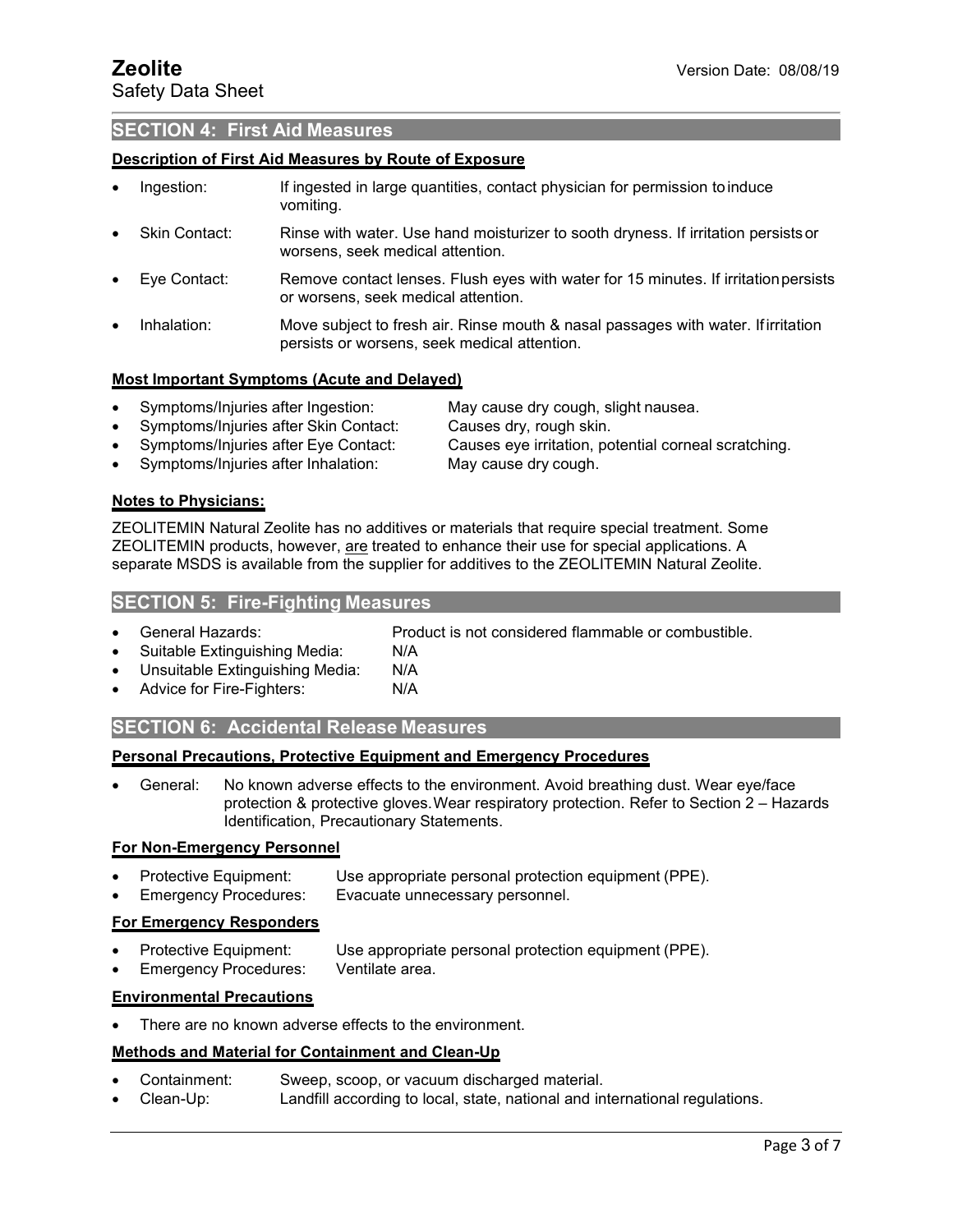# **SECTION 7: Handling and Storage**

# **Precautions for Safe Handling**

- Keep container closed when not in use.
- Keep out of the reach of children.

# **Hygiene Measures**

• Handle in accordance with good industrial hygiene and safety procedures. Wash hands with mild soap and water before eating, drinking or smoking and again when leaving work.

# **Safe Storage Conditions**

- Store in a cool, dry area.
- Keep container closed when not in use.
- Protect containers from abuse.

# **Incompatible Products and Materials**

 $\bullet$  N/A

# **Special Rules for Packaging**

 $\bullet$  N/A

| <b>SECTION 8: Exposure Controls / Personal Protection</b> |                                                                                          |
|-----------------------------------------------------------|------------------------------------------------------------------------------------------|
| <b>USA ACGIH:</b>                                         | Values have not been established.                                                        |
| <b>Recommended Threshold Limit:</b>                       | Ceiling Limit = $15 \text{ mg/m}^3$ total dust<br>5mg/m <sup>3</sup> Respirable Fraction |
| <b>Exposure Analysis Method:</b>                          | Respirable Sampler or Midget Impinger<br>See: J. Am. Ind. Hyg. Assoc., 28:554 (1967)     |
| <b>Exposure Controls</b>                                  |                                                                                          |
| <b>Appropriate Engineering Controls:</b><br>$\bullet$     | Ensure all national/local regulations are observed.                                      |
| Personal Protective Equipment:<br>$\bullet$               | Wear eye/face protection, protective gloves and respiratory<br>protection.               |
|                                                           |                                                                                          |



NIOSH approved respiratory protection.

- Eye Protection: Wear safety glasses or chemical goggles.
- > Hand Protection: Wear plastic, rubber or cotton gloves.
- $\triangleright$  Respiratory Protection: If exposure limits are exceeded or irritation is experienced, wear
- > Thermal Hazard Protection: N/A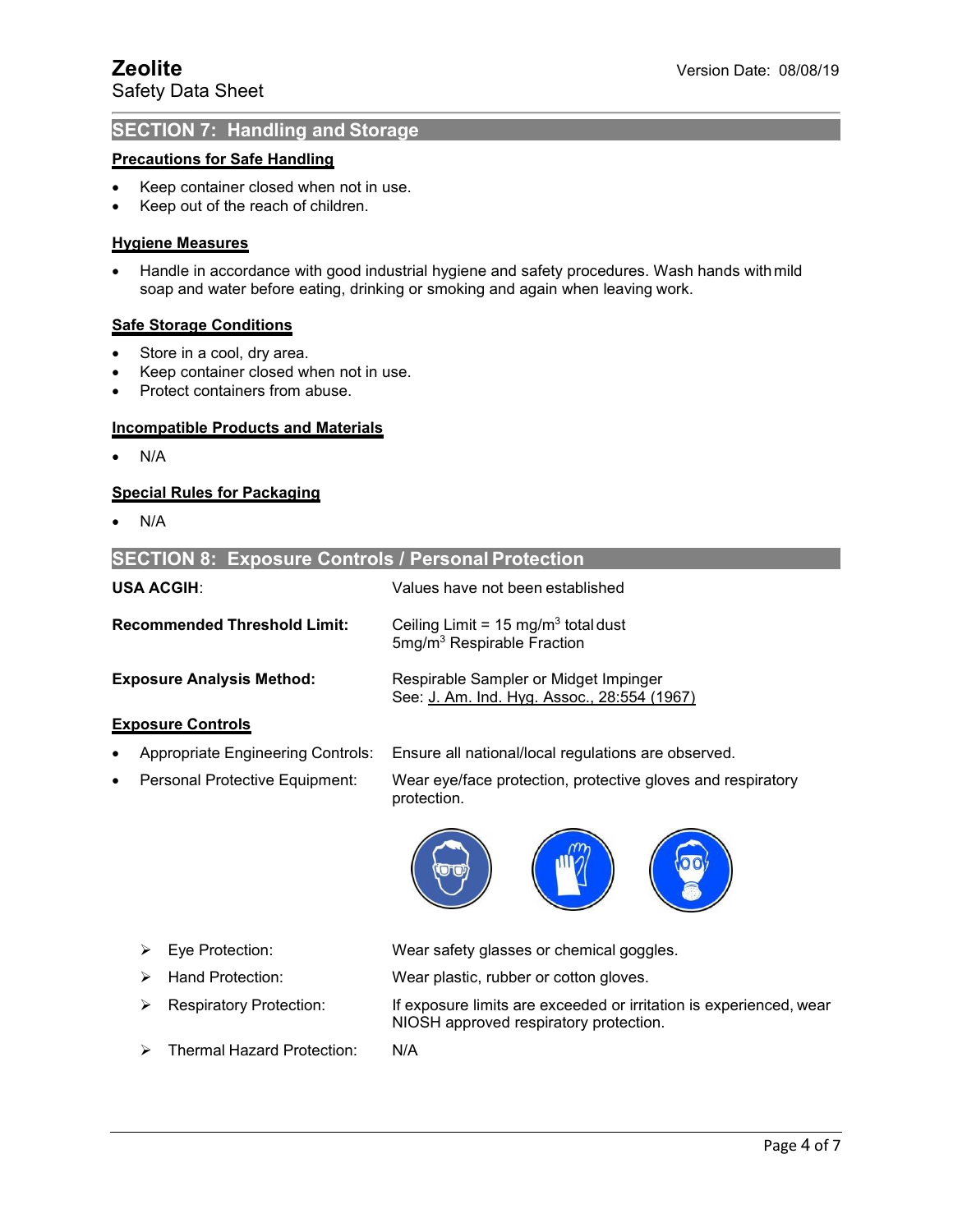# **SECTION 9: Physical and Chemical Properties**

| <b>Physical &amp; Chemical Properties</b> | <b>Clinoptilolite</b>        |
|-------------------------------------------|------------------------------|
| <b>Physical State:</b>                    | <b>Pulverized Rock</b>       |
| Appearance:                               | Dry Granules & Powders       |
| Color:                                    | White to Off-White, Greenish |
| Odor & Odor Threshold:                    | Odorless, No Threshold       |
| Vapor Pressure:                           | N/A                          |
| Vapor Density:                            | N/A                          |
| pH:                                       | N/A                          |
| <b>Relative Density:</b>                  | No Data Available            |
| <b>Relative Evaporation Rate:</b>         | N/A                          |
| <b>Melting Point:</b>                     | 1800 °F                      |
| Freezing Point:                           | No Data Available            |
| <b>Boiling Point:</b>                     | N/A                          |
| Flash Point:                              | N/A                          |
| Solubility in Water:                      | 0                            |
| Flammability:                             | N/A                          |
| <b>Partition Coefficient:</b>             | No Data Available            |
| Auto-Ignition Temperature:                | No Data Available            |
| Decomposition Temperature:                | No Data Available            |
| Viscosity:                                | N/A                          |
| Specific Gravity:                         | $2.2 - 2.4$                  |
| Solids Content:                           | N/A                          |
| Explosive Limits:                         | N/A                          |
| Other Information:                        | None Available               |

# **SECTION 10: Stability and Reactivity**

| <b>Reactivity:</b><br><b>Chemical Stability:</b><br><b>Conditions to Avoid:</b><br>Incompatible Materials:<br><b>Hazardous Decomposition Products: N/A</b> | Products are not considered flammable or combustible.<br>Stable. No stabilizers needed. No safety issues.<br>N/A<br>No materials to avoid. |                                                |  |  |  |
|------------------------------------------------------------------------------------------------------------------------------------------------------------|--------------------------------------------------------------------------------------------------------------------------------------------|------------------------------------------------|--|--|--|
| <b>NFPA Hazard Ratings:</b>                                                                                                                                | Health Hazard: 1<br>Reactivity: 0                                                                                                          | Flammability Hazard: 0<br>Special Hazard: None |  |  |  |

# **SECTION 11: Toxicological Information**

**Acute Toxicity:**<br> **Acute Toxicity:**<br>
Listed on NTP Report on Carcinogens?<br>
No **Listed on NTP Report on Carcinogens?** No<br> **Listed as potential carcinogen in IARC Monographs?** No **Listed as potential carcinogen in <b>IARC** Monographs? **Listed as potential carcinogen by OSHA?** No

| <b>Product</b> | CAS #                                       | <b>EINECS#</b> | $\mathsf{LC50}$ | <b>LD50</b> |
|----------------|---------------------------------------------|----------------|-----------------|-------------|
| Clinoptilolite | - ה<br>- 1 ∩_ 2<br>- J- I U-J<br>$\epsilon$ | Not found      | N/A             | N/A         |

## **Likely Routes of Exposure Symptoms – Low Exposure Symptoms – Severe Exposure**

Skin Contact: **Dry skin**<br>
Eve Contact: **Noting the Contact:** Corneal abrasions<br>
Let Corneal abrasions Eye Contact: Itchy, irritated eyes<br>
Ingestion: Corneal about the Corneal about the Dry cough Dry cough Gagging

# Inhalation: Respiratory irritation Shortness of breath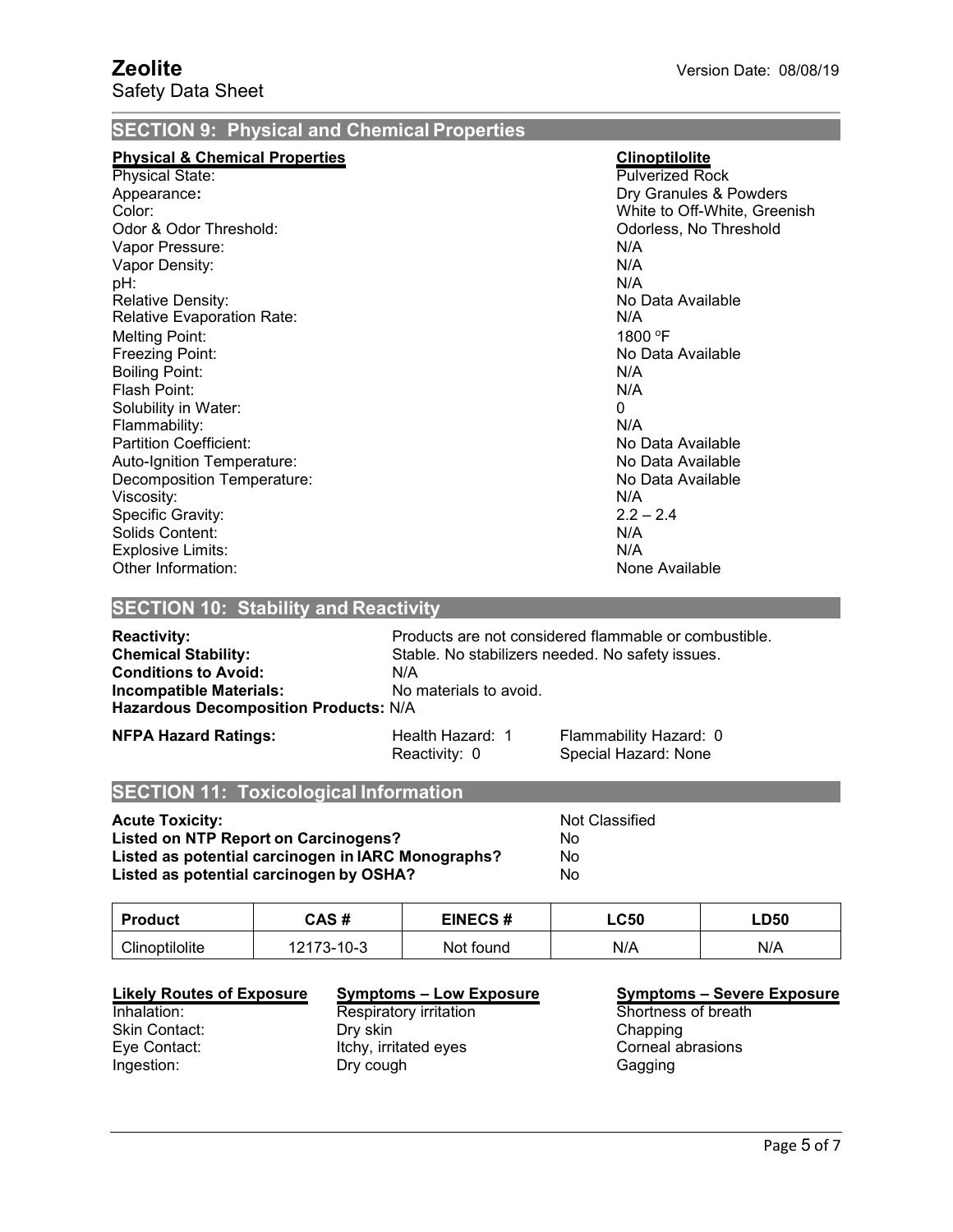# **Effects from Short-Term Exposure**

- Immediate Effects: See "Symptoms Low Exposure" above
	- Delayed Effects: See "Symptoms Low Exposure" above
- Chronic Effects: Undocumented

# **Effects from Long-Term Exposure**

- Immediate Effects: See "Symptoms Severe Exposure" above
	- Delayed Effects: See "Symptoms Severe Exposure" above
- Chronic Effects: Undocumented

# **SECTION 12: Ecological Information**

No data available. None of the ingredients are classified as a marine pollutant.

# **SECTION 13: Disposal Considerations**

Refer to Section 8 – Exposure Controls / Personal Protection.

Dispose of in accordance with local, state, national and international regulations. Product is classified as non-hazardous, however, non-hazardous materials may become hazardous waste upon contact with other products. Refer to "40 CFR Protection of Environment Parts 260-299" for complete waste disposal regulations. Consult your local, state or federal environmental protection agency before disposing of any chemicals. According to the European Waste Catalogue, waste codes are application-specific and should be assigned by the user based on the application for which the product is used.

# **SECTION 14: Transportation Information**

**DOT Shipping Name:** Non-Hazardous for Transport **DOT Hazard Class:** Not Regulated **UN/NA ID No.:** None **RID/ADR Code:** Not Regulated **Hazard Id No. (HIN):** 

**IMDG Hazard Class: IATA Hazard Class:** Not Regulated Not Regulated

**SECTION 15: Regulatory Information**

# **TSCA (U.S.A. – Toxic Substance Control Act)**

All components of this product are not listed on the U.S.Toxic Substances Control Act Chemical Inventory or are exempted from listing because a Low Volume or Polymer Exemption has been granted in accordance with 40 CFR 723.50.

### **SARA TITLE III (U.S.A. – Superfund Amendments & Reauthorization Act)** 311/312 Hazard Categories – Immediate Health, 313 Reportable Ingredients – None

**CERCLA (U.S.A. – Comprehensive Response Compensation & Liability Act** None

# **California Prop 65, Safe Drinking Water & Toxic Enforcement Act of 1986**

There are no chemicals present known to the State of California to cause cancer or reproductive toxicity.

# **CPR (Canadian Controlled Products Regulations)**

This product has been classified in accordance with the hazard criteria of the Controlled Products Regulations and the SDS contains all the information required by the Controlled Products Regulations. WHMIS Classification: Not controlled

# **IDL (Canadian Ingredient Disclosure List)**

Components of this product identified by CAS number and listed on the Canadian Ingredient Disclosure List are shown in Section 3.